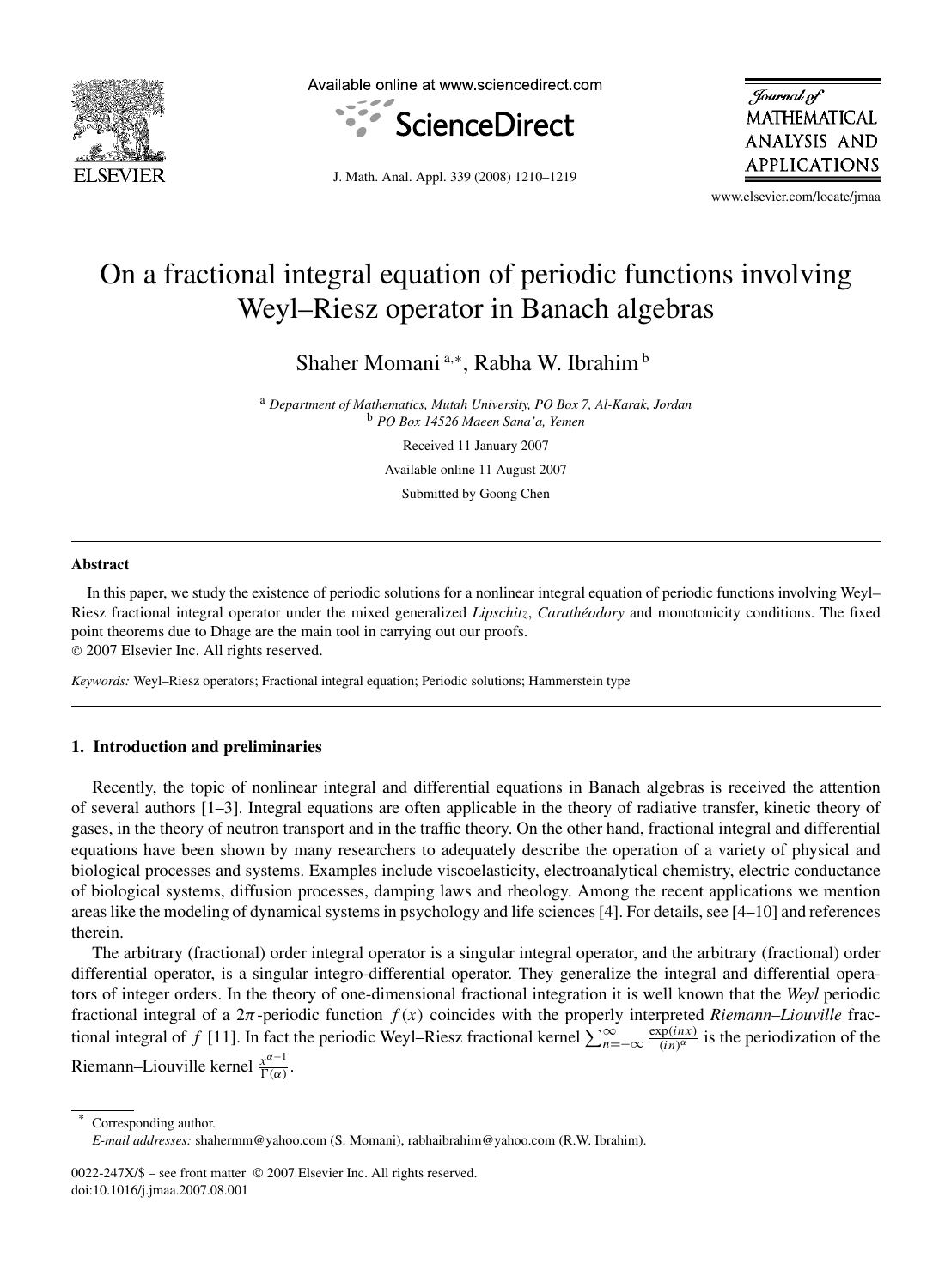$$
\frac{1}{2\pi}\int\limits_{0}^{2\pi}\psi^{\alpha}(t-\tau)f(\tau)\,d\tau,
$$

with a suitable periodic kernel  $\psi^{\alpha}(x)$  playing the same role as the power function  $\frac{x^{\alpha-1}}{\Gamma(\alpha)}$  does in the nonperiodic case. *Weyl* [12] introduced the fractional integration keeping periodicity in the convolution form

$$
W_{\pm}^{\alpha}f(t) = \frac{1}{2\pi} \int_{0}^{2\pi} \psi_{\pm}^{\alpha}(t-\tau) f(\tau) d\tau, \quad \alpha > 0,
$$

where

$$
\psi_{\pm}^{\alpha}(\tau) := \sum_{n=-\infty}^{\infty} \frac{e^{inx}}{(\pm in)^{\alpha}} = 2 \sum_{n=1}^{\infty} \frac{\cos(n\tau \mp \alpha\pi/2)}{n^{\alpha}},
$$

the dash indicating that the term  $n = 0$  is omitted and the sign  $\pm$  corresponding to the left- and right-hand side forms of fractional integration (see [9,11]). Also the *Weyl–Riesz* fractional integration operator of periodic functions takes the form

$$
W^{\alpha} f(t) = \frac{1}{2\pi} \int_{0}^{2\pi} \psi^{\alpha}(\tau) f(t - \tau) d\tau,
$$

where

$$
\psi^{\alpha}(\tau) = 2 \sum_{n=1}^{\infty} \frac{\cos n\tau}{n^{\alpha}} \quad \text{and} \quad 0 \leq \tau \leq 2\pi.
$$

For more details on the mathematical properties of the *Weyl–Riesz* fractional integration operator, see [9,11].

The objective of this paper is to apply the fixed point theorems given by Dhage [14,15] to prove the existence of periodic solutions for the nonlinear integral equation

$$
u(t) = [g(t, u(t))] \left[ \frac{1}{2\pi} \int_{0}^{2\pi} \psi^{\alpha}(\tau) f(t - \tau, u(t - \tau)) d\tau \right], \quad 0 < \alpha < 1, t \in J := [0, 2\pi],
$$
 (1)

where  $f: J \times \mathbb{R} \to \mathbb{R}$  and  $g: J \times \mathbb{R} \to \mathbb{R} - \{0\}$  are periodic functions of period  $2\pi$ . Evidently, for  $\alpha = 1$ , Eq. (1) turns into a nonlinear integral equation of the Hammerstein type. The additional parameter  $\alpha$  allows more generality and that can be varied to obtain various responses. Finally, we should mention that the *Riemann–Liouville* fractional integro-differentiation does not preserve periodicity of functions, as is well known.

In order to proceed, we give some definitions and theorems which are used further in this paper.

**Definition 1.1.** (See [3].) A mapping  $p: J \times \mathbb{R} \to \mathbb{R}$  is said to be *Carathéodory* if

- (i)  $t \to p(t, u)$  is measurable for each  $u \in \mathbb{R}$ ,
- (ii)  $u \to p(t, u)$  is continuous a.e. for  $t \in J$ .

A *Carathéodory* function  $p(t, u)$  is called  $L^1(J, \mathbb{R})$ -*Carathéodory* if

(iii) for each number  $r > 0$  there exists a function  $h_r \in L^1(J, \mathbb{R})$  such that  $|p(t, u)| \leq h_r(t)$  a.e.  $t \in J$  for all  $u \in \mathbb{R}$ with  $|u| \leq r$ .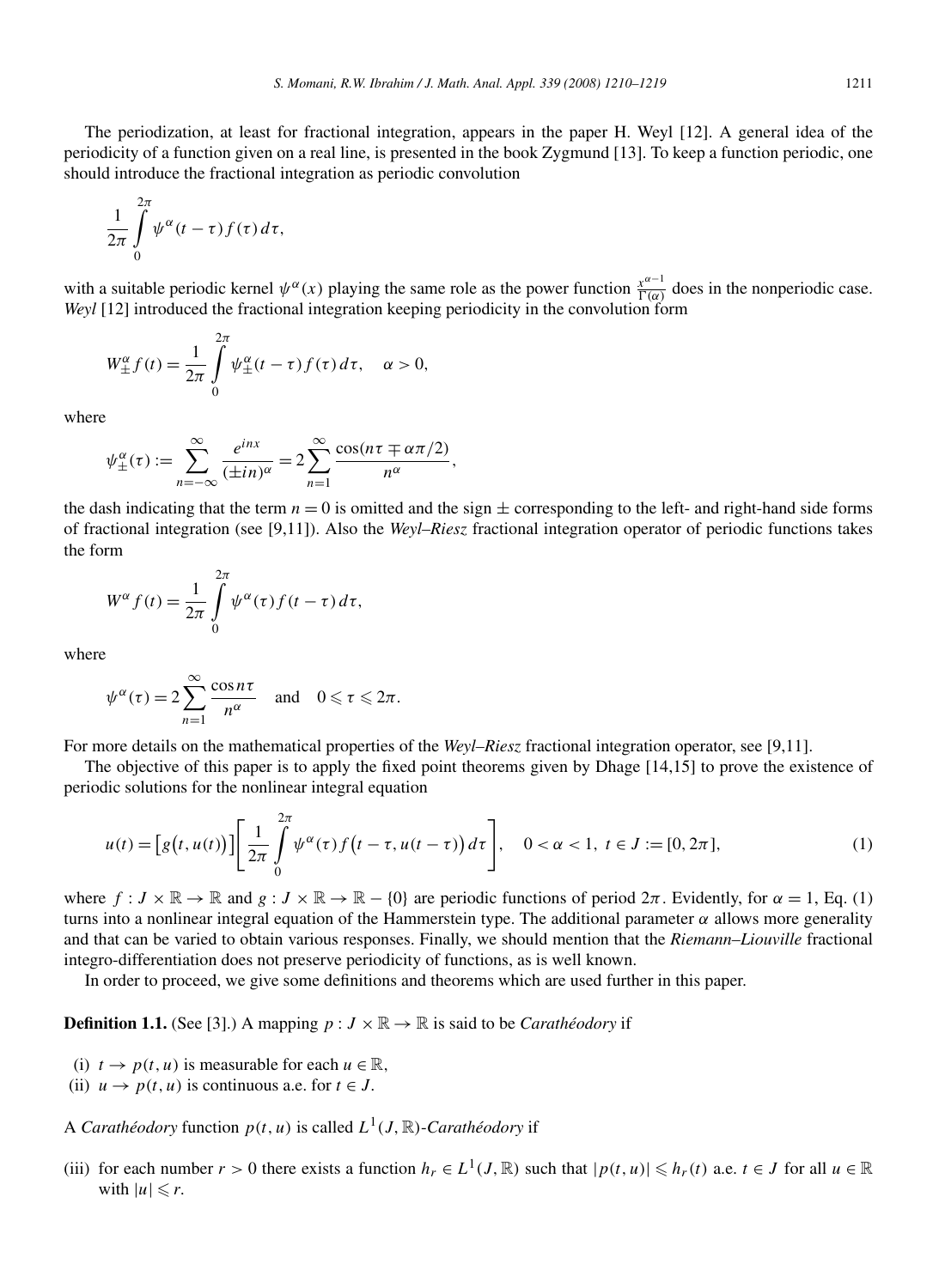A *Carathéodory* function  $p(t, u)$  is called  $L_X^1(J, \mathbb{R})$ -*Carathéodory* if

(iv) there exists a function  $h \in L^1(J, \mathbb{R})$  such that  $|p(t, u)| \leq h(t)$  a.e.  $t \in J$  for all  $u \in \mathbb{R}$ , where h is called the bounded function of p.

**Definition 1.2.** Let X be a Banach algebra with norm  $\Vert . \Vert .$  A mapping  $A : \mathcal{X} \to \mathcal{X}$  is called D-Lipschitz if there exists a continuous nondecreasing function  $\psi : \mathbb{R}^+ \to \mathbb{R}^+$  satisfying

 $||Ax - Ay|| \le \psi(||x - y||), \quad \forall x, y \in \mathcal{X}$  with  $\psi(0) = 0$ .

**Definition 1.3.** A Banach space  $\mathcal X$  endowed with a closed cone K is an ordered Banach space  $(\mathcal X, K)$  with a partial order  $\leq$  in X as follows:  $x \leq y$  if  $y - x \in K$ . And it is called normal if the norm  $\|.\|$  is monotone increasing.

**Theorem 1.1.** *(See [3].) Let*  $X$  *be a Banach algebra and let*  $A, B: X \rightarrow X$  *be two operators satisfying* 

- (a) A *is a* D*-Lipschitz with a* D*-function* ψ.
- (b) B *is compact and continuous.*
- (c)  $M\psi(r) < r$  *whenever*  $r > 0$ *, where*  $M = ||B(\mathcal{X})|| = \sup\{B(x): x \in \mathcal{X}\}.$

*Then either*

(i) *the equation*  $\lambda AxBx = x$  *has a solution for*  $\lambda = 1$ *, or* 

(ii) *the set*  $E = \{u \in \mathcal{X} : \lambda A u B u = u, 0 < \lambda < 1\}$  *is unbounded.* 

**Corollary 1.1.** *(See [3].) Let*  $X$  *be a Banach algebra and let*  $A, B : X \rightarrow X$  *be two operators satisfying* 

- (a) A *is a Lipschitz with a Lipschitz constant* β.
- (b) B *is compact and continuous.*
- (c)  $\beta M < 1$ , where  $M = ||B(\mathcal{X})|| = \sup\{B(x): x \in \mathcal{X}\}.$

*Then either*

- (i) *the equation*  $\lambda AxBx = x$  *has a solution for*  $\lambda = 1$ *, or*
- (ii) *the set*  $E = \{u \in \mathcal{X} : \lambda AuBu = u, 0 < \lambda < 1\}$  *is unbounded.*

**Theorem 1.2.** *(See [15].) Let* K *be a cone in a Banach algebra* X *and let*  $u, \overline{u} \in \mathcal{X}$ . *Suppose that*  $A, B : [u, \overline{u}] \to K$ *be two operators such that*

- (a) A *is a Lipschitz with a Lipschitz constant* β.
- (b) B *is completely continuous.*
- (c)  $AxBx \in [u, \overline{u}]$  *for each*  $x \in [u, \overline{u}]$ .
- (d) A *and* B *are nondecreasing.*

*Further if the cone* K *is positive and normal, then the operator equation* AxBx = x *has a least and a greatest positive solutions in*  $[u, \overline{u}]$ , *whenever*  $\beta M < 1$ , *where*  $M = ||B([\overline{u}, \overline{u}])|| = \sup\{B(x): x \in [u, \overline{u}]\}.$ 

**Theorem 1.3.** *(See [15].) Let* K *be a cone in a Banach algebra* X *and let*  $u, \overline{u} \in \mathcal{X}$ . *Suppose that*  $A, B : [u, \overline{u}] \to K$ *be two operators such that*

- (a) A *is a Lipschitz with a Lipschitz constant* β.
- (b) B is totally bounded (maps a bounded subset of  $X$  into the relatively compact subset of  $X$ ) and nondecreasing.
- (c)  $AxBy \in [u, \overline{u}]$  *for each*  $x, y \in [u, \overline{u}]$ .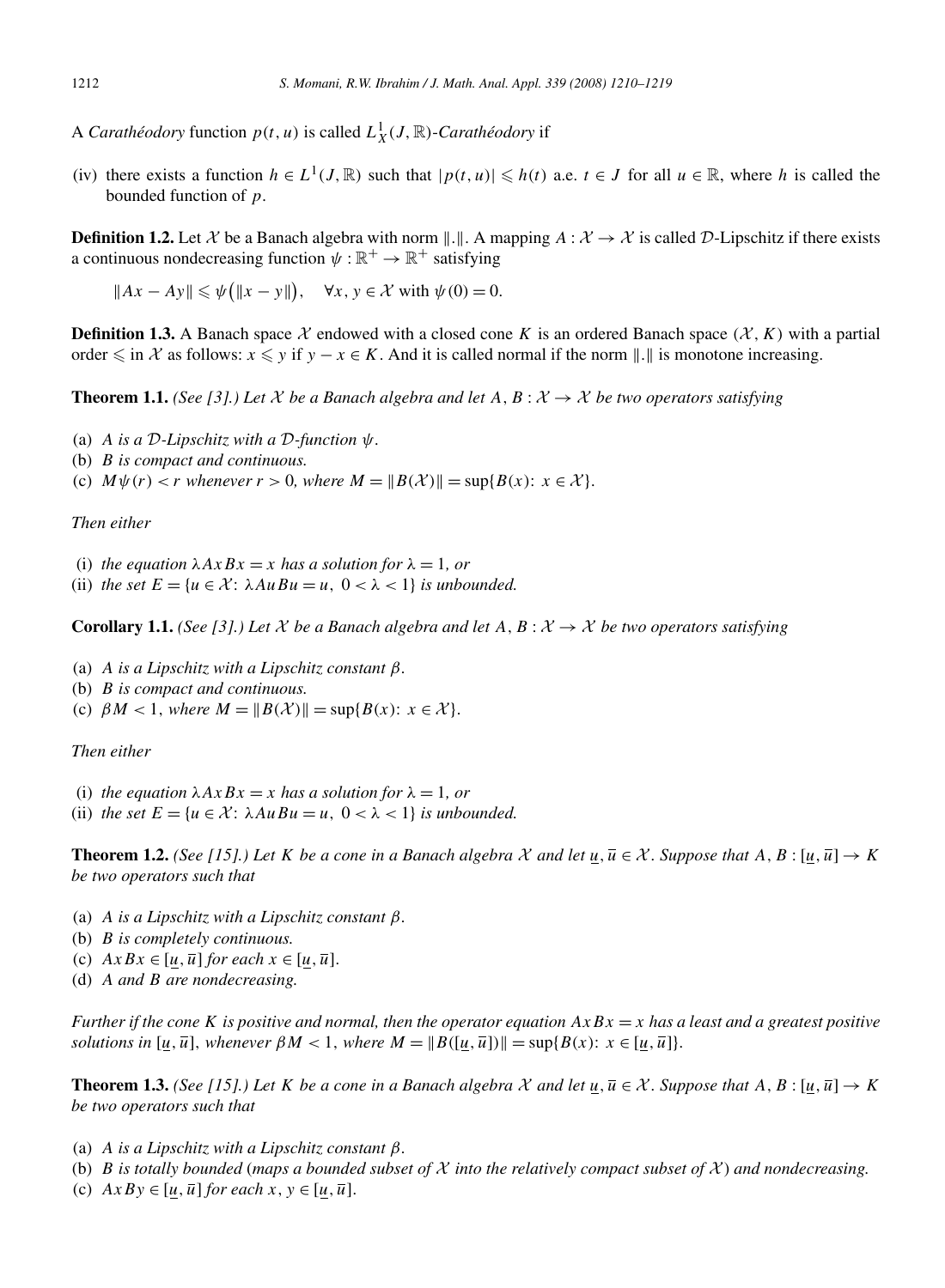*Further if the cone* K *is positive and normal, then the operator equation*  $AxBx = x$  *has a least and a greatest positive solutions in*  $[u,\overline{u}]$  *whenever*  $\beta M < 1$ *, where*  $M = ||B([u,\overline{u}])|| = \sup\{B(x): x \in [u,\overline{u}]\}.$ 

**Remark 1.1.** Note that in Theorems 1.2, 1.3, the operators A, B are monotone increasing and there exist elements  $\underline{u}, \overline{u} \in \mathcal{B}$  such that  $\underline{u} \leq A \underline{u} B \underline{u}$  and  $A \overline{u} B \overline{u} \leq \overline{u}$ .

#### **2. An existence result**

In this section, we discuss the existence of positive  $2\pi$ -periodic solutions for Eq. (1) in view of Theorem 1.1. Assume that  $\mathcal{B} := C[J, \mathbb{R}]$  is the Banach space of all continuous functions from J into  $\mathbb{R}$  with the norm

 $||u|| = \sup{ |u(t)| : t \in J |,$ 

for each  $u \in \mathcal{B}$ . Again define a multiplication (.) by  $(u \cdot v)(t) = u(t)v(t)$  for all  $t \in J$ . Then  $\mathcal{B} := C[J, \mathbb{R}]$  is a Banach algebra with respect to the above norm and multiplication in it. Let  $\mathcal{L} := L^1[J, \mathbb{R}]$  denotes the Banach space of measurable functions  $u : J \to \mathbb{R}$  which are Lebesgue integrable normed by

$$
||u||_{L^{1}} = \int_{0}^{T} |u(t)| dt,
$$

for each  $u \in \mathcal{L}$ .

Also, we need the following hypotheses in the sequel.

- (H1)  $f:[0,2\pi]\times\mathbb{R}\to\mathbb{R}$  is a periodic function of period  $2\pi$ . Moreover, assume that f is  $L_X^1(J,\mathbb{R})$ -*Carathéodory* with bounded  $2\pi$ -periodic  $h(t) \in L^1(J, \mathbb{R}^+)$  such that  $2\rho_\alpha \|h\|_{L^1} := M < \infty$ , where  $\rho_\alpha := \sum_{n=1}^\infty \frac{1}{n^\alpha}$ .
- (H2)  $g : [0, 2\pi] \times \mathbb{R} \to \mathbb{R}$  is a periodic function of period  $2\pi$ . Moreover, assume that g is L-Lipschitz in its second argument with  $0 < ML < 1$ .
- (H3) Denotes that  $\phi := \sup_{t \in J} |g(t, 0)|$ .

Now, we are in a position to state and prove our main result in this section.

**Theorem 2.1.** *Let the assumptions* (H1)–(H3) *hold. Then Eq.* (1) *has at least one periodic solution on* J.

**Proof.** Define two operators  $A, B: B \to B$  where  $B = C[J, \mathbb{R}]$  as follows

$$
Au(t) := g(t, u(t)), \quad \text{for all } t \in J,
$$
\n<sup>(2)</sup>

$$
Bu(t) := \frac{1}{2\pi} \int_{0}^{2\pi} \psi^{\alpha}(\tau) f\left(t - \tau, u(t - \tau)\right) d\tau, \quad \text{for all } t \in J.
$$
 (3)

Then we can rewrite Eq. (1) as an operator equation

$$
u(t) = Au(t)Bu(t), \quad t \in J.
$$
\n<sup>(4)</sup>

Our aim is to show that the operators  $A, B$  satisfy all the hypotheses of Corollary 1.1. First we proceed to prove that the operator A is Lipschitz on B. Let  $u, v \in \mathcal{B}$ , then we have

$$
\begin{aligned} \left| Au(t) - Av(t) \right| &\leq \left| g\big(t, u(t)\big) - g\big(t, v(t)\big) \right| \\ &\leq L \| u - v \|_{\mathcal{B}}, \end{aligned}
$$

taking the supremum over  $t$  we obtain

 $||Au - Av|| \le L ||u - v||_{\mathcal{B}}$ , for all  $u, v \in \mathcal{B}$ .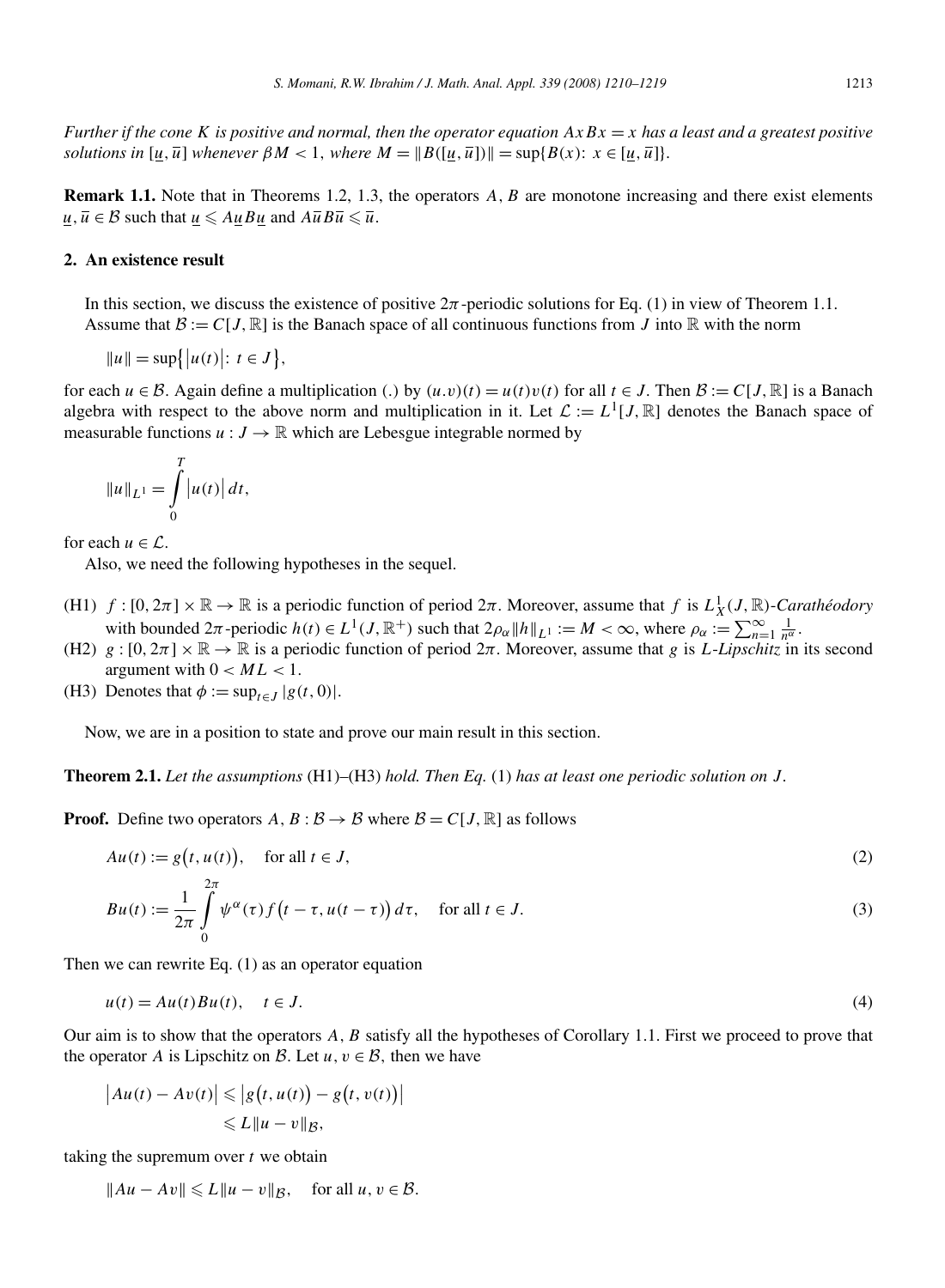Thus A is Lipschitz on B with Lipschitz constant L. Next we show that B is completely continuous. By (H2) we have that f is a continuous function on B. Then consequently we obtain that  $Bu(t)$  is continuous on B. We only need to prove that  $B(\mathcal{B})$  is uniformly bounded and equicontinuous in  $\mathcal{B}$ . Let S be a bounded set in  $\mathcal{B}$ ,

$$
\begin{aligned} \left| Bu(t) \right| &\leq \frac{2}{2\pi} \int_{0}^{2\pi} \sum_{n=1}^{\infty} \frac{\left| \cos n\tau \right|}{n^{\alpha}} \left| f\left(t - \tau, u(t - \tau)\right) \right| d\tau \\ &\leq \frac{2}{2\pi} \int_{0}^{2\pi} \sum_{n=1}^{\infty} \frac{1}{n^{\alpha}} \left| f\left(t - \tau, u(t - \tau)\right) \right| d\tau \\ &\leq \frac{2}{2\pi} \int_{0}^{2\pi} \rho_{\alpha} h(t - \tau) d\tau \\ &\leq \frac{2\rho_{\alpha} \|h\|_{L^{1}}}{2\pi} \int_{0}^{2\pi} d\tau = M, \end{aligned}
$$

taking the supremum over t we obtain  $||Bu|| \le M$  for all u in S. Thus  $B(\mathcal{B})$  is uniformly bounded set in  $\mathcal{B}$ . Now we show that  $B(\mathcal{B})$  is equicontinuous set. Let  $t_1, t_2 \in J$ , then for any  $u \in \mathcal{B}$  we have

$$
\begin{split} \left| Bu(t_{1}) - Bu(t_{2}) \right| &\leq \frac{2}{2\pi} \int_{0}^{2\pi} \sum_{n=1}^{\infty} \frac{\left| \cos n\tau \right|}{n^{\alpha}} \left| f(t_{1} - \tau, u(t_{1} - \tau)) - f(t_{2} - \tau, u(t_{2} - \tau)) \right| d\tau \\ &\leq \frac{2}{2\pi} \int_{0}^{2\pi} \sum_{n=1}^{\infty} \frac{1}{n^{\alpha}} \left| f(t_{1} - \tau, u(t_{1} - \tau)) + f(t_{2} - \tau, u(t_{2} - \tau)) \right| d\tau \\ &\leq \frac{2}{2\pi} \int_{0}^{2\pi} \sum_{n=1}^{\infty} \frac{1}{n^{\alpha}} \left[ \left| f(t_{1} - \tau, u(t_{1} - \tau)) \right| + \left| f(t_{2} - \tau, u(t_{2} - \tau)) \right| \right] d\tau \\ &\leq \frac{2}{2\pi} \int_{0}^{2\pi} \rho_{\alpha} \left[ h(t_{1} - \tau) + h(t_{2} - \tau) \right] d\tau \leq \frac{4\rho_{\alpha} \|h\|_{L^{1}}}{2\pi} \int_{0}^{2\pi} d\tau = 2M, \end{split}
$$

which is independent of u. Hence  $B(\mathcal{B})$  is equicontinuous set, then  $B(\mathcal{B})$  is relatively compact by Arzela–Ascoli theorem. Thus all the conditions of Corollary 1.1, be satisfied, then either (i) or (ii) holds. We show that (ii) cannot hold. Let  $u \in \mathcal{B}$  be any solution for (1), then for all  $\lambda \in (0, 1)$ ,

$$
u(t) = \lambda \Big[ g\big(t, u(t)\big) \Big] \Bigg[ \frac{1}{2\pi} \int_{0}^{2\pi} \psi^{\alpha}(\tau) f\big(t - \tau, u(t - \tau)\big) d\tau \Bigg], \quad t \in J.
$$

Therefore for  $0 < \lambda < 1$  we have

$$
\begin{aligned} \left| u(t) \right| &\leq \lambda \left| \left[ g\bigl( t, u(t) \bigr) \right] \right| \left| \left[ \frac{1}{2\pi} \int_{0}^{2\pi} \psi^{\alpha}(\tau) f\bigl( t - \tau, u(t - \tau) \bigr) d\tau \right] \right| \\ &\leq \lambda \left[ \left| g\bigl( t, u(t) \bigr) - g(t, 0) \right| + \left| g(t, 0) \right| \right] \left[ \frac{1}{2\pi} \int_{0}^{2\pi} \psi^{\alpha}(\tau) \left| f\bigl( t - \tau, u(t - \tau) \bigr) \right| d\tau \right] \\ &\leq \left[ L \left| u(t) \right| + \phi \right] M. \end{aligned}
$$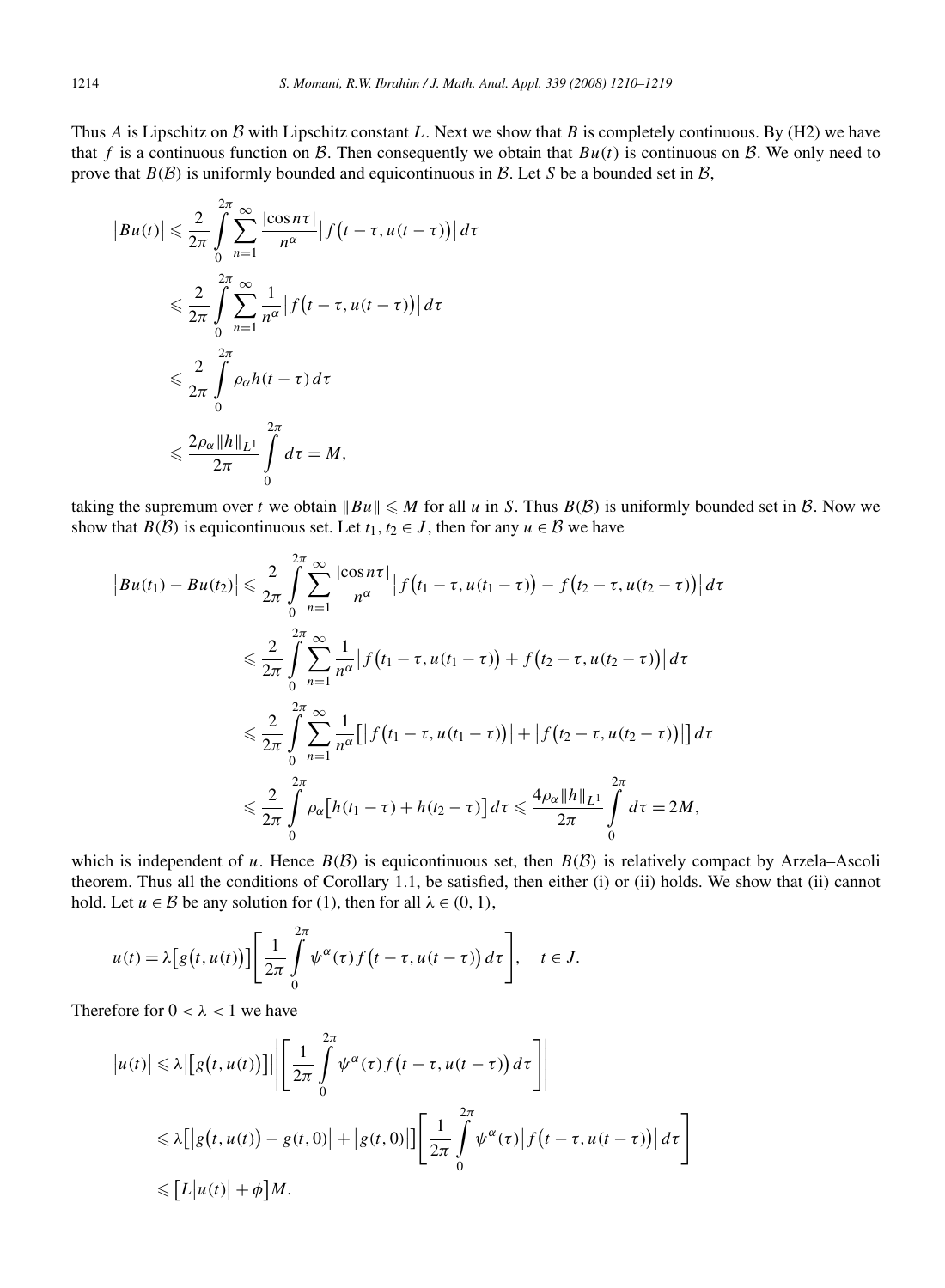Hence we obtain that  $||u||_B \le \frac{\phi M}{1-ML}$  where  $ML < 1$ . Thus (ii) of Corollary 1.1 does not hold. Therefore the operator Eq. (4) and consequently Eq. (1) has a  $2\pi$ -solution on J. This completes the proof.  $\Box$ 

#### **3. Extremal results**

In this section we shall apply Theorems 1.2 and 1.3 to prove the existence of maximal and minimal solutions for Eq. (1). For this purpose, we need the following definitions

**Definition 3.1.** Let m be a solution of Eq. (1) in J, then m is said to be a maximal solution of (1) if for every solution u of (1) existing on J the inequality  $u(t) \leq m(t)$ ,  $t \in J$  holds. A minimal solution may be define similarly by reversing the last inequality.

**Definition 3.2.** A function  $u \in \mathcal{B}$  is called a lower solution of Eq. (1) on J if

$$
\underline{u}(t) \leqslant \Big[g(t,u(t))\Big]\Bigg[\frac{1}{2\pi}\int\limits_{0}^{2\pi}\psi^{\alpha}(\tau)f\big(t-\tau,u(t-\tau)\big)\,d\tau\Bigg],\quad\text{a.e. }t\in J.
$$

Again a function  $\overline{u} \in \mathcal{B}$  is called an upper solution of Eq. (1) on J if

$$
\overline{u}(t) \geqslant \Big[g(t,u(t))\Big]\Bigg[\frac{1}{2\pi}\int\limits_{0}^{2\pi}\psi^{\alpha}(\tau)f\big(t-\tau,u(t-\tau)\big)d\tau\Bigg], \quad \text{a.e. } t \in J.
$$

Also, we need the following assumptions in the sequel.

- (H4) The  $2\pi$ -periodic, nondecreasing function  $f:[0,2\pi]\times\mathbb{R}\to\mathbb{R}^+$  is  $L^1_X(J,\mathbb{R})$ -*Carathéodory* with bounded  $2\pi$ periodic  $h(t) \in L^1(J, \mathbb{R}^+)$  such that  $2\rho_\alpha \|h\|_{L^1} := M < \infty$ , where  $\rho_\alpha := \sum_{n=1}^\infty \frac{1}{n^\alpha}$ .
- (H5) The  $2\pi$ -periodic, nondecreasing function  $g:[0,2\pi]\times\mathbb{R}\to\mathbb{R}^+$  is *L*-*Lipschitz* in its second argument.

(H6) The Eq. (1) has a lower and upper solutions.

**Theorem 3.1.** Let the assumptions  $(H4)$ – $(H6)$  *hold. If*  $0 < ML < 1$ , then Eq. (1) has a minimal and maximal positive 2π*-periodic solutions on* J.

**Proof.** Define an order relation  $\leq$  by the cone K defined by  $K = \{u \in \mathcal{B} : u(t) \geq 0, 0 \leq t \leq 2\pi\}$ . Clearly K is positive normal cone in B (see [16]). Consider a closed interval [u,  $\overline{u}$ ] in B which is well defined in view of hypothesis (H6). Define two operators  $A, B$  as in Eqs. (2) and (3), respectively. Then we can put Eq. (1) as an operator equation in Banach algebra B:  $u(t) = Au(t)Bu(t)$ ,  $t \in J$ . Thus we have  $A, B : [u, \overline{u}] \to K$ . Since the cone K is normal, then [u,  $\overline{u}$ ], with  $u < \overline{u}$ , is a normal bounded set in B. As in the proof of Theorem 2.1, we can show that A is a Lipschitz and B is completely continuous on  $[u, \bar{u}]$ . By assumptions (H4) and (H5) we have that A and B are nondecreasing operators on [ $u$ ,  $\overline{u}$ ]. Because for  $u, v \in [\underline{u}, \overline{u}]$  such that  $u \leq v$ . Since f and g are nondecreasing, then we obtain

$$
Au(t) = g(t, u) \leq g(t, v) = Av(t), \quad \forall t \in J.
$$

Similarly

$$
Bu(t) = \frac{1}{2\pi} \int\limits_{0}^{2\pi} \psi^{\alpha}(\tau) f\big(t - \tau, u(t - \tau)\big) d\tau \leq \frac{1}{2\pi} \int\limits_{0}^{2\pi} \psi^{\alpha}(\tau) f\big(t - \tau, v(t - \tau)\big) d\tau = Bv(t).
$$

Again since Eq. (1) has a lower and upper solutions, then for all  $u \in [u, \bar{u}]$  we obtain

$$
\underline{u}(t) \leqslant \left[g\big(t, \underline{u}(t)\big)\right] \left[\frac{1}{2\pi} \int\limits_{0}^{2\pi} \psi^{\alpha}(\tau) f\big(t-\tau, \underline{u}(t-\tau)\big) d\tau\right]
$$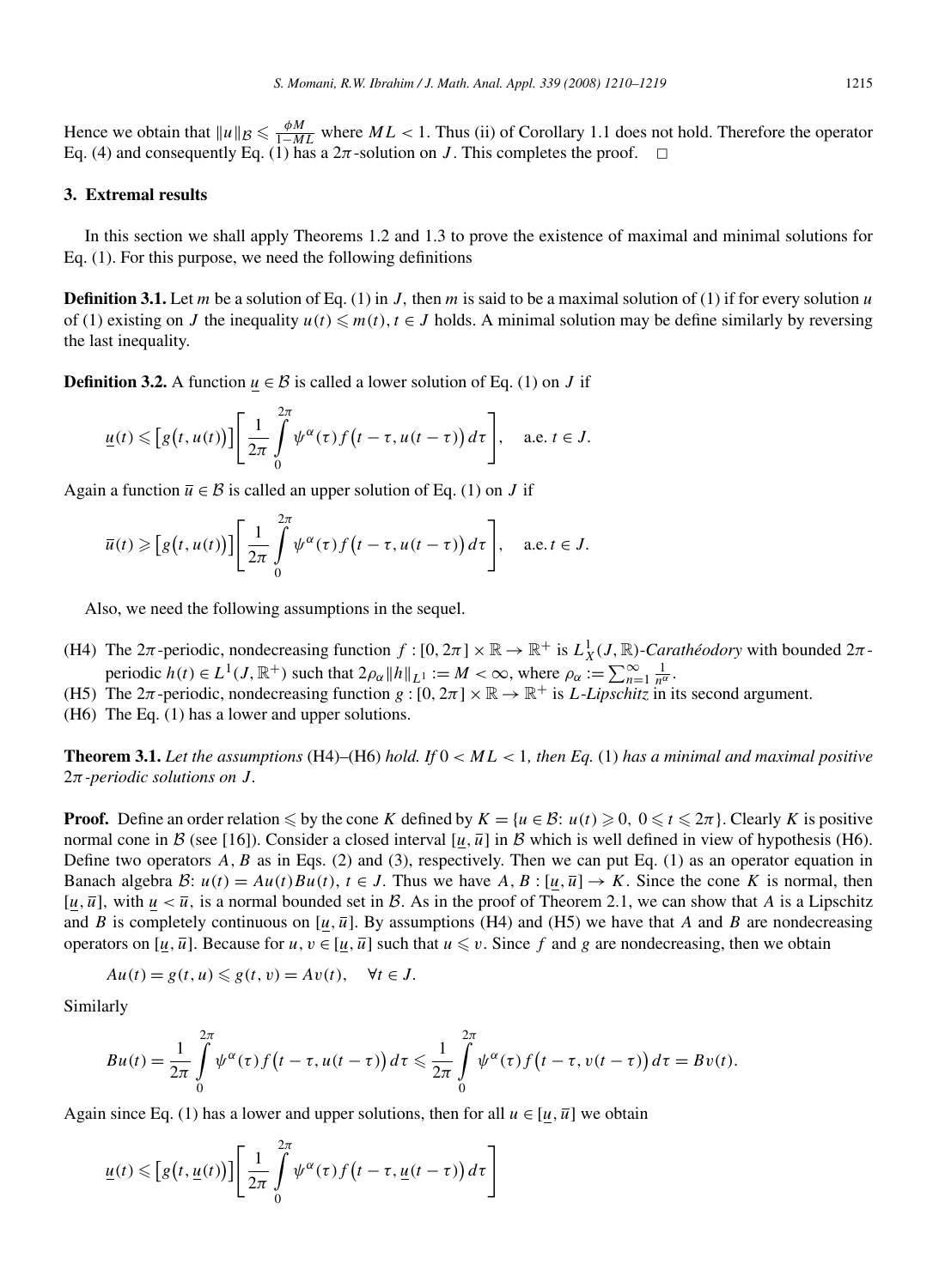$$
\leqslant \left[g\left(t, u(t)\right)\right] \left[\frac{1}{2\pi} \int\limits_{0}^{2\pi} \psi^{\alpha}(\tau) f\left(t - \tau, u(t - \tau)\right) d\tau\right]
$$
  

$$
\leqslant \left[g\left(t, \overline{u}(t)\right)\right] \left[\frac{1}{2\pi} \int\limits_{0}^{2\pi} \psi^{\alpha}(\tau) f\left(t - \tau, \overline{u}(t - \tau)\right) d\tau\right]
$$
  

$$
\leqslant \overline{u}(t),
$$

as a result  $\underline{u}(t) \leq A u(t)Bu(t) \leq \overline{u}(t)$  for all  $t \in J$  and  $u \in [\underline{u}, \overline{u}]$ . Hence  $AuBu \in [\underline{u}, \overline{u}]$  for all  $u \in [\underline{u}, \overline{u}]$ . Moreover, we have

$$
\|B([\underline{u}, \overline{u}])\| = \sup \{ \|Bu\|: u \in [\underline{u}, \overline{u}] \}
$$
  
\n
$$
\leq \sup \left\{ \frac{2}{2\pi} \int_{0}^{2\pi} \sum_{n=1}^{\infty} \frac{|\cos n\tau|}{n^{\alpha}} |f(t - \tau, u(t - \tau))| d\tau, u \in [\underline{u}, \overline{u}] \right\}
$$
  
\n
$$
\leq \sup \left\{ \frac{2}{2\pi} \int_{0}^{2\pi} \rho_{\alpha} h(t - \tau) d\tau, u \in [\underline{u}, \overline{u}] \right\}
$$
  
\n
$$
\leq \frac{2\rho_{\alpha} \|h\|_{L^{1}}}{2\pi} \int_{0}^{2\pi} d\tau = M.
$$

Since  $ML < 1$ , we apply Theorem 1.2 to the operator equation  $AuBu = u$  to yield that (1) has a minimal and maximal positive  $2\pi$ -periodic solutions on J. The proof therefore is complete.  $\Box$ 

For discontinuous case we need the following definition

**Definition 3.3.** (See [3].) A mapping  $p: J \times \mathbb{R} \to \mathbb{R}$  is said to be *Chandrabhan* if

- (i)  $t \mapsto p(t, u)$  is measurable for each  $u \in \mathbb{R}$ ,
- (ii)  $u \mapsto p(t, u)$  is nondecreasing almost everywhere for  $t \in J$ .

Again a *Chandrabhan* function  $p(t, u)$  is called  $L<sup>1</sup>$ -*Chandrabhan* if

(iii) for each real number  $r > 0$  there exists a function  $h_r \in L^1(J, R)$  such that

$$
\big|p(t,u)\big|\leqslant h_r(t), \quad \text{a.e. } t\in J, \ \forall u\in\mathbb{R} \text{ with } |u|\leqslant r.
$$

Finally an  $L^1$ -*Chandrabhan* function  $p(t, u)$  is called  $L^1_X$ -*Chandrabhan* if (iv) there exists a function  $h \in L^1(J, \mathbb{R})$  (bound function of p) such that

 $|p(t, u)| \le h(t)$ , a.e.  $t \in J$ ,  $\forall u \in \mathbb{R}$ .

In order to apply Theorem 1.3 on Eq. (1), we need the following assumption:

(H7) The  $2\pi$ -periodic function f is  $L^1_X$ -*Chandrabhan*.

**Theorem 3.2.** Let the assumptions  $(H5)$ – $(H7)$  *hold. If*  $0 < ML < 1$ , then Eq. (1) has a minimal and maximal positive 2π*-periodic solutions on* J.

**Proof.** Define an order relation  $\leq$  by the cone K defined by  $K = \{u \in \mathcal{B} : u(t) \geq 0, 0 \leq t \leq 2\pi\}$ . Clearly K is positive normal cone in B (see [16]). Consider a closed interval [u,  $\overline{u}$ ] in B which is well defined in view of hypothesis (H6).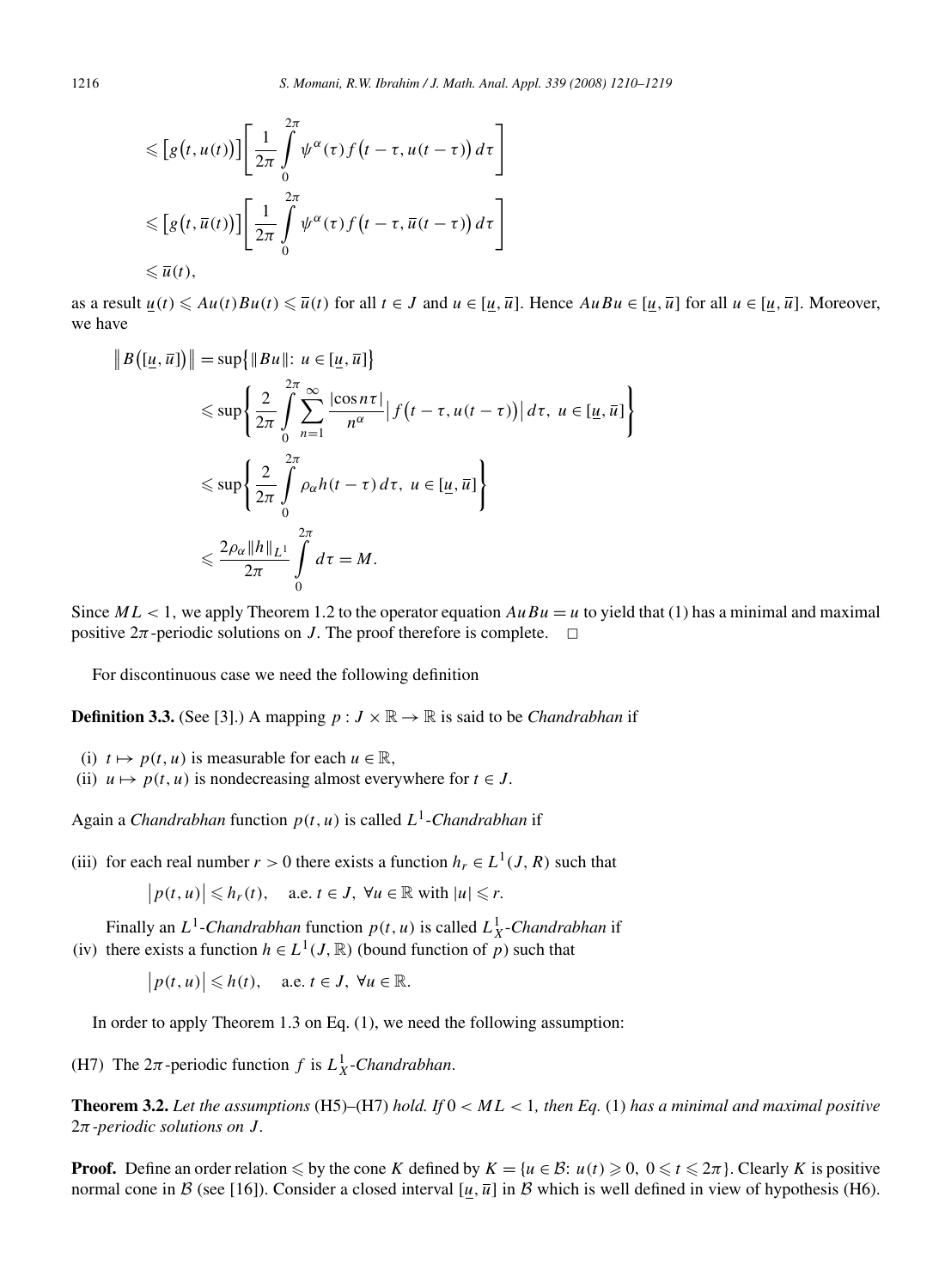Define two operators  $A, B$  as in Eqs. (2) and (3), respectively. Then we can put Eq. (1) as an operator equation in Banach algebra B:  $u(t) = Au(t)Bu(t)$ ,  $t \in J$ . Hence we have  $A, B : [u, \bar{u}] \to K$ . Since the cone K is normal, then [u,  $\overline{u}$ ], with  $u < \overline{u}$ , is a normal bounded set in B. As in the proof of Theorem 2.1, we can show that A is a Lipschitz operator. Next we show that B is totally bounded operator on  $[u, \overline{u}]$ . We shall show that B is uniformly bounded and equicontinuous set B for any subset S of  $[u, \overline{u}]$ ,

$$
|Bu(t)| \leq \frac{2}{2\pi} \int_{0}^{2\pi} \sum_{n=1}^{\infty} \frac{|\cos n\tau|}{n^{\alpha}} |f(t - \tau, u(t - \tau))| d\tau
$$
  

$$
\leq \frac{2}{2\pi} \int_{0}^{2\pi} \sum_{n=1}^{\infty} \frac{1}{n^{\alpha}} |f(t - \tau, u(t - \tau))| d\tau
$$
  

$$
\leq \frac{2}{2\pi} \int_{0}^{2\pi} \rho_{\alpha} h(t - \tau) d\tau
$$
  

$$
\leq \frac{2\rho_{\alpha} ||h||_{L^{1}}}{2\pi} \int_{0}^{2\pi} d\tau = M,
$$

taking the supremum over t we obtain  $||Bu|| \le M$  for all u in S. Thus  $B(\mathcal{B})$  is uniformly bounded set in  $\mathcal{B}$ . Now we show that  $B(\mathcal{B})$  is equicontinuous set. Let  $t_1, t_2 \in J$ , then for any  $u \in \mathcal{B}$  we have

$$
\begin{split}\n|Bu(t_1) - Bu(t_2)| &\leq \frac{2}{2\pi} \int_{0}^{2\pi} \sum_{n=1}^{\infty} \frac{|\cos n\tau|}{n^{\alpha}} \left| f(t_1 - \tau, u(t_1 - \tau)) - f(t_2 - \tau, u(t_2 - \tau)) \right| d\tau \\
&\leq \frac{2}{2\pi} \int_{0}^{2\pi} \sum_{n=1}^{\infty} \frac{1}{n^{\alpha}} \left| f(t_1 - \tau, u(t_1 - \tau)) + f(t_2 - \tau, u(t_2 - \tau)) \right| d\tau \\
&\leq \frac{2}{2\pi} \int_{0}^{2\pi} \sum_{n=1}^{\infty} \frac{1}{n^{\alpha}} \left[ \left| f(t_1 - \tau, u(t_1 - \tau)) \right| + \left| f(t_2 - \tau, u(t_2 - \tau)) \right| \right] d\tau \\
&\leq \frac{2}{2\pi} \int_{0}^{2\pi} \rho_{\alpha} \left[ h(t_1 - \tau) + h(t_2 - \tau) \right] d\tau \leq \frac{4\rho_{\alpha} \|h\|_{L^1}}{2\pi} \int_{0}^{2\pi} d\tau = 2M,\n\end{split}
$$

which is independent of u. Hence  $B(\mathcal{B})$  is equicontinuous set, then  $B(\mathcal{B})$  is relatively compact by Arzela–Ascoli theorem. Thus B is totally bounded. It is clear that B is nondecreasing operator this comes from  $(H7)$  and Definition 3.3. Again since Eq. (1) has a lower and upper solutions, then for all  $u, v \in [u, \overline{u}]$  we obtain

$$
\underline{u}(t) \leq [g(t, \underline{u}(t))] \left[ \frac{1}{2\pi} \int_{0}^{2\pi} \psi^{\alpha}(\tau) f(t - \tau, \underline{u}(t - \tau)) d\tau \right]
$$
  
\n
$$
\leq [g(t, u(t))] \left[ \frac{1}{2\pi} \int_{0}^{2\pi} \psi^{\alpha}(\tau) f(t - \tau, v(t - \tau)) d\tau \right]
$$
  
\n
$$
\leq [g(t, \overline{u}(t))] \left[ \frac{1}{2\pi} \int_{0}^{2\pi} \psi^{\alpha}(\tau) f(t - \tau, \overline{u}(t - \tau)) d\tau \right]
$$
  
\n
$$
\leq \overline{u}(t),
$$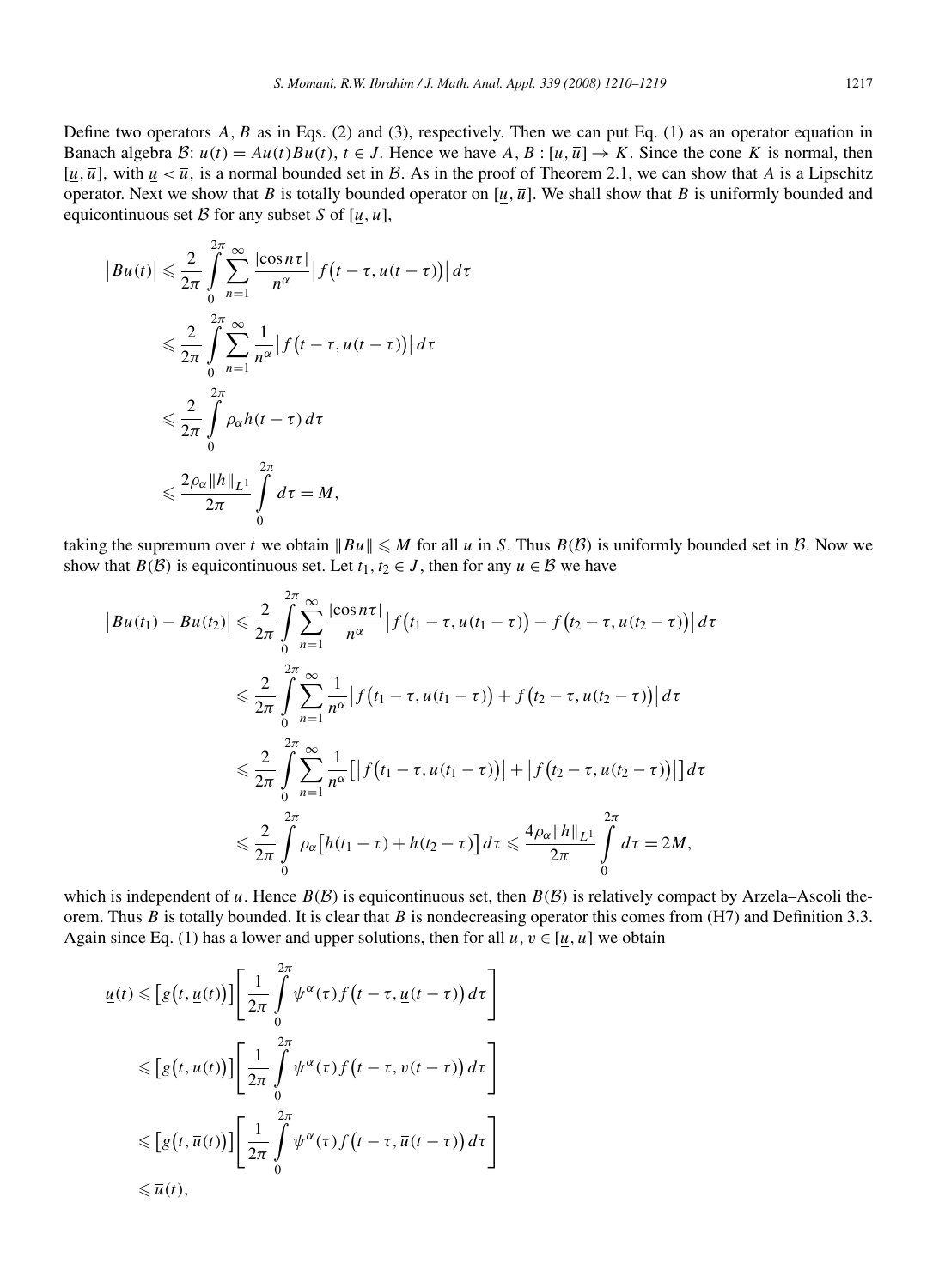as a result  $u(t) \leq Au(t)Bv(t) \leq \overline{u}(t)$  for all  $t \in J$  and  $u, v \in [\underline{u}, \overline{u}]$ . Hence  $AuBv \in [\underline{u}, \overline{u}]$  for all  $u \in [\underline{u}, \overline{u}]$ . Since  $ML < 1$ , we apply Theorem 1.3 to the operator equation  $AuBu = u$  to yield that (1) has a minimal and maximal positive  $2\pi$ -periodic solutions on J. The proof is complete.  $\Box$ 

### **4. An application**

The most important application of Eq. (1) is the integral equation of the Hammerstein type which takes the form

$$
u(t) = g(t, u(t)) \int_{0}^{\infty} K(t, \tau) f(\tau, u(\tau)) d\tau, \quad t \geq 0.
$$

In the case of bounded interval

$$
u(t) = g(t, u(t)) \int_a^b K(t, \tau) f(\tau, u(\tau)) d\tau, \quad t \in [a, b].
$$

The above integral equations have many applications to real world problems. For example in vehicular traffic theory, biology and queuing theory, radiative transfer theory, neutron transport theory and kinetic theory of gases [17]. Thus the Hammerstein type equations create a generalization of several kinds of integral equations. The fractional integral equation of Hammerstein type for periodic functions takes the form

$$
u(t) = [g(t, u(t))] \left[ \frac{1}{2\pi} \int_{0}^{2\pi} \psi^{\alpha}(\tau) f(t - \tau, u(t - \tau)) d\tau \right], \quad 0 < \alpha < 1, t \in J = [0, 2\pi].
$$

Also the integral equation of the Hammerstein type takes the form

$$
u(t) = h(t) + g(t, u(t)) \int_{0}^{\infty} K(t, \tau) f(\tau, u(\tau)) d\tau, \quad t \geq 0,
$$

and in the case of bounded interval

$$
u(t) = h(t) + g(t, u(t)) \int_a^b K(t, \tau) f(\tau, u(\tau)) d\tau, \quad t \in [a, b].
$$

In this section we study the existence of periodic solutions for the fractional integral equation of Hammerstein type of the form

$$
u(t) = h(t) + [g(t, u(t))] \left[ \frac{1}{2\pi} \int_{0}^{2\pi} \psi^{\alpha}(\tau) f(t - \tau, u(t - \tau)) d\tau \right], \quad 0 < \alpha < 1, t \in J = [0, 2\pi],
$$
 (5)

where  $h(t) \in L^1(J, \mathbb{R})$  is  $2\pi$ -periodic function.

**Theorem 4.1.** *Let the assumptions* (H1)–(H3) *hold. Then Eq.* (5) *has a periodic solution.*

**Proof.** In order to show that (5) has a solution we only need to prove that the operator

$$
(Pu) := h(t) + [g(t, u(t))] \left[ \frac{1}{2\pi} \int_{0}^{2\pi} \psi^{\alpha}(\tau) f(t - \tau, u(t - \tau)) d\tau \right], \quad 0 < \alpha < 1, t \in J = [0, 2\pi],
$$

has a fixed point